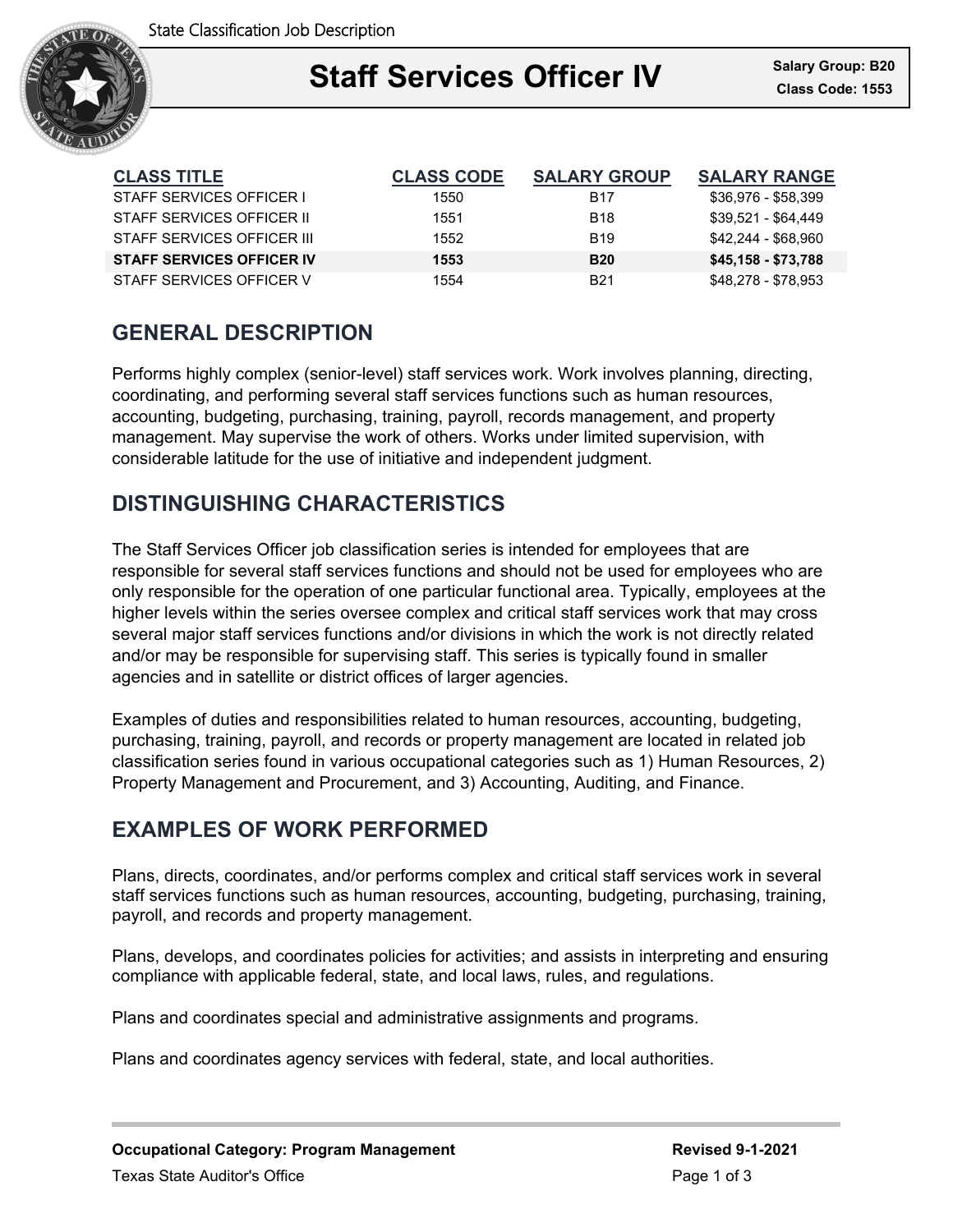Provides technical assistance and coordinates activities among division directors, section managers, and staff related to various staff services functions.

Analyzes internal processes; recommends and implements procedural or policy changes to improve operations.

Prepares and reviews operational and special reports.

Develops, coordinates, and maintains records and filing systems, which include performing records retention work and coordinating with staff on disposal of records according to the agency retention schedule.

Develops programs and makes adjustments to methods and procedures to comply with legislative or other changes.

May coordinate travel arrangements and serve as leave coordinator.

May coordinate and assist with developing job postings and screening applicants; and may advise management and answer policy and procedure questions on new hires, promotions, demotions, merit increases, disciplinary actions, transfers, and discharge of employees.

May process purchase orders, coordinate and monitor expenditures, and maintain inventory.

May prepare and track all procurement requests in accordance with all state and agency requirements.

May perform facilities management functions such as submitting work order requests, completing facilities reports, and monitoring the entry and security systems.

May perform records management work such as maintaining, coordinating, and implementing the approved records retention schedule and reporting.

May plan and conduct workshops and/or training programs.

May assist with developing the agency's budget, policies, and procedures.

May supervise the work of others.

Performs related work as assigned.